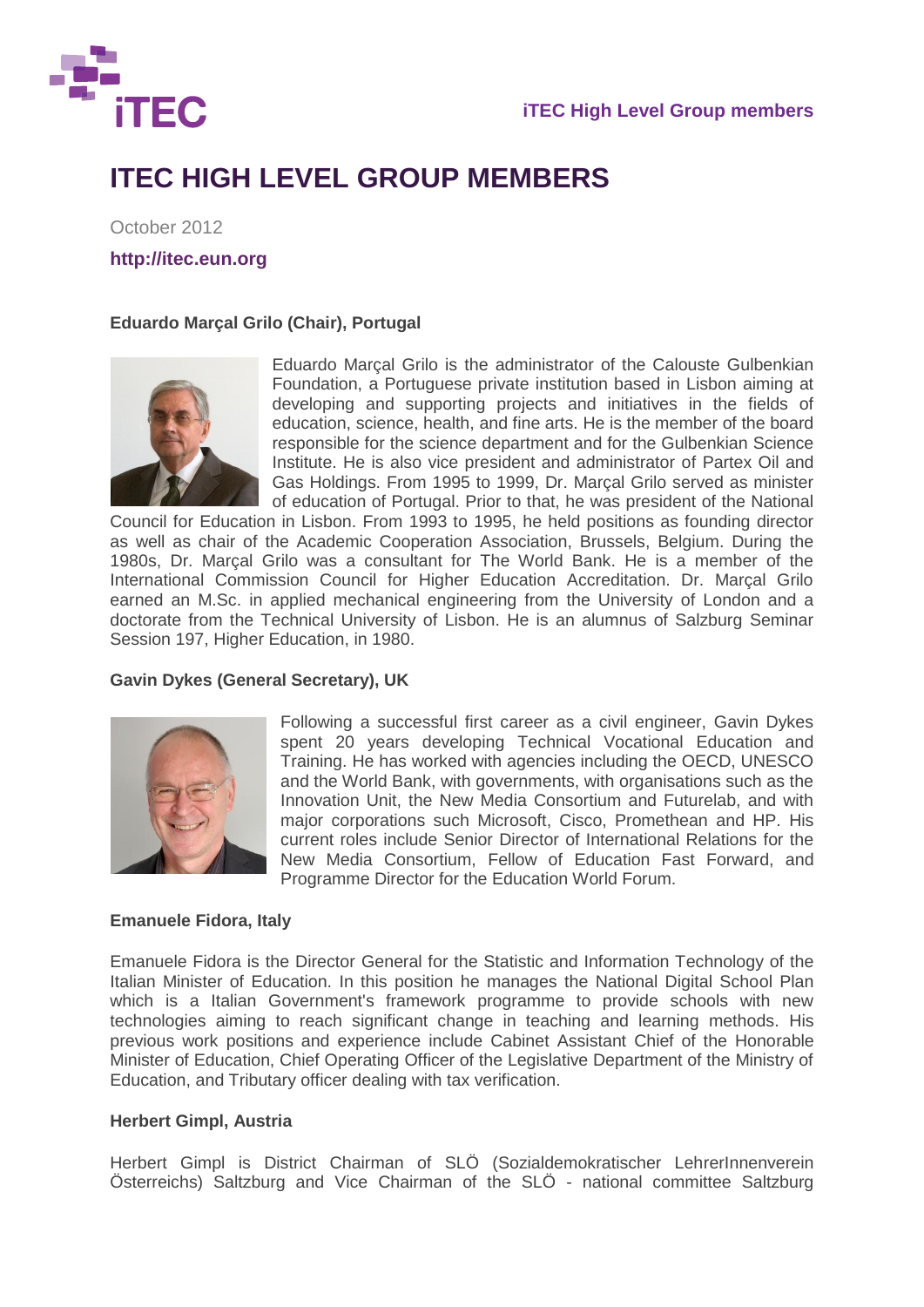

Municipal Representative in Oberalm (youth, social affairs, education). He was appointed as Vice President of the state educational authority of Saltzburg in 2003 and as Executive President in 2004.

### **Øystein Johannessen, Norway**



Øystein Johannessen has an extensive experience as policymaker and strategist on ICT in Education. He has worked on technology-based innovation in schools with and in the OECD and made contributions to topics related to New Millennium Learners.

He is currently the CEO at Qin AS. His previous working experience includes Chief Strategy Officer at Cerpus AS; Deputy Director General at the Norwegian Ministry of Education and Research; and Head of Admin at the Norwegian School of Film and Television.

#### **Toine Maes, the Netherlands**



Toine Maes has a Master degree in Economics and currently holds the position of CEO of Kennisnet. Kennisnet is a Dutch public (semigovernmental) organization dedicated to ICT-innovation for primary and secondary education and vocational training. Kennisnet stimulates the use of information technology in educational processes by providing technical and practical support for several innovative educational aids. His previous working experience includes CEO at VECAI, Civil Servant within the ministries of Education and Economic Affairs, and Director of the directorate

for General Technology Policy within the Ministry of Economic Affairs.

#### **Bálint Magyar, Hungary**



Bálint Magyar holds a PhD degree in Political Economy. During the years 1996-1998 and 2002-2007 he hold the position of the Minister of Culture and Education. His portfolio responsibilities included primary, secondary and higher education, vocational training, science, research, technological development and innovation. Under his mandate an Internet access was made available to all institutions in public education and the informaticsbased SULINET Program was developed.

Afterwards he worked as a State Secretary for National Development (EU

funds). Currently he is a member of Governing Board at the European Institute of Innovation and Technology.

#### **Maciej Marek Sysło, Poland**



Maciej Marek Sysło is professor in mathematics and in computer science at University of Wroclaw, Poland (Ph. D. in 1973; Ph. D. Hab. in 1980; full professor in 1991). His areas of interest and research include combinatorics and graph theory, discrete structures, combinatorial optimization, analysis of algorithms, and computers and information technology in education. He has made over 150 publications in mathematics, computer science and on didactics of informatics and